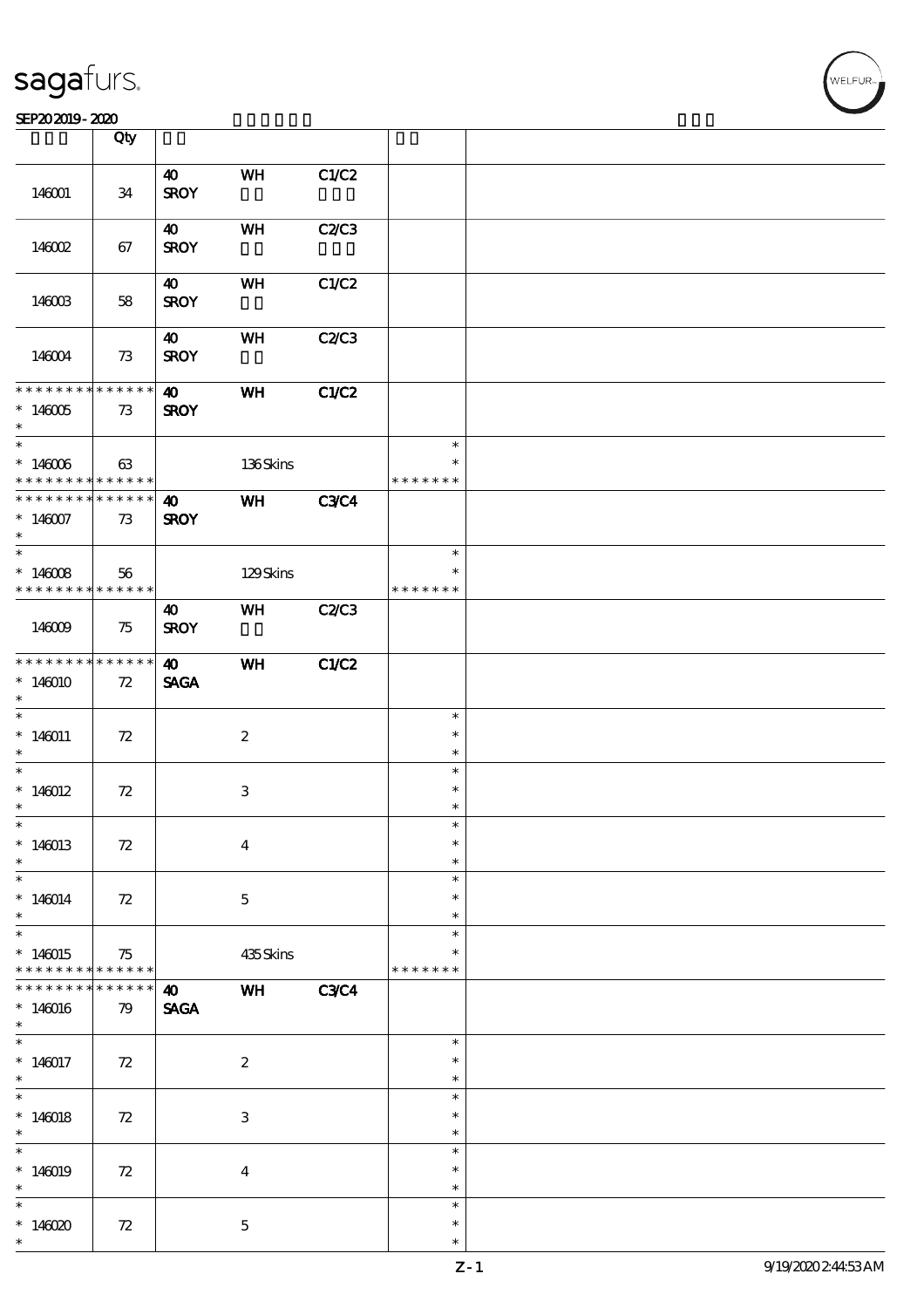|                                                          | Qty               |                             |                  |             |                         |  |
|----------------------------------------------------------|-------------------|-----------------------------|------------------|-------------|-------------------------|--|
| $\ast$                                                   |                   | $\boldsymbol{\omega}$       | WH               | <b>C3C4</b> | $\ast$                  |  |
| $*146021$<br>$\ast$                                      | 72                | <b>SAGA</b>                 |                  |             | $\ast$<br>$\ast$        |  |
|                                                          |                   |                             |                  |             | $\ast$                  |  |
| $*146022$<br>$\ast$                                      | 72                |                             | $\tau$           |             | $\ast$<br>$\ast$        |  |
|                                                          |                   |                             |                  |             | $\ast$                  |  |
| $*146023$<br>* * * * * * * * <mark>* * * * * * *</mark>  | 52                |                             | 563Skins         |             | $\ast$<br>* * * * * * * |  |
| * * * * * * * *                                          | $* * * * * * *$   | 40                          | WH               | <b>C3C4</b> |                         |  |
| $* 146024$<br>$\ast$                                     | 79                | <b>SAGA</b>                 |                  |             |                         |  |
|                                                          |                   |                             |                  |             | $\ast$                  |  |
| $*146025$<br>$\ast$                                      | 72                |                             | $\boldsymbol{2}$ |             | $\ast$<br>$\ast$        |  |
| $\overline{\phantom{0}}$                                 |                   |                             |                  |             | $\ast$                  |  |
| $*146026$<br>$\ast$                                      | 72                |                             | 3                |             | $\ast$<br>$\ast$        |  |
| $\overline{\phantom{0}}$                                 |                   |                             |                  |             | $\ast$                  |  |
| $* 146027$<br>* * * * * * * *                            | 72<br>* * * * * * |                             | 295Skins         |             | $\ast$<br>* * * * * * * |  |
|                                                          |                   | 40                          | <b>WH</b>        | C1/C2       |                         |  |
| 146028                                                   | 85                | <b>SAGA</b>                 |                  |             |                         |  |
|                                                          |                   | $\boldsymbol{\omega}$       | WH               | C2C3        |                         |  |
| 146029                                                   | 54                | <b>SAGA</b>                 |                  |             |                         |  |
| * * * * * * * *                                          | $* * * * * * *$   | $\boldsymbol{\omega}$       | WH               | <b>C3C4</b> |                         |  |
| $*146000$<br>$\ast$                                      | 85                | <b>SAGA</b>                 |                  |             |                         |  |
| $\overline{\ast}$                                        |                   |                             |                  |             | $\ast$                  |  |
| $* 146031$<br>$\ast$                                     | 72                |                             | $\boldsymbol{2}$ |             | $\ast$<br>$\ast$        |  |
|                                                          |                   |                             |                  |             | $\ast$                  |  |
| * $146032$<br>* * * * * * * * <mark>* * * * * * *</mark> | 27                |                             | 184Skins         |             | $\ast$<br>* * * * * * * |  |
|                                                          |                   | $\boldsymbol{\omega}$       | <b>WH</b>        | C1/C2       |                         |  |
| 146033                                                   | 68                | ${\bf s}$                   |                  |             |                         |  |
|                                                          |                   | $\boldsymbol{\omega}$       | WH               | C2C3        |                         |  |
| 146034                                                   | 73                | ${\bf s}$                   |                  |             |                         |  |
|                                                          |                   | $\boldsymbol{\omega}$       | WH               | <b>C3C4</b> |                         |  |
| 146035                                                   | 67                | ${\bf s}$                   |                  |             |                         |  |
|                                                          |                   | $\boldsymbol{\omega}$       | WH               | C2/C3       |                         |  |
| 146036                                                   | 73                | ${\bf s}$                   |                  |             |                         |  |
|                                                          |                   | $\boldsymbol{\mathfrak{D}}$ | WH               | C2C3        |                         |  |
| 146037                                                   | 64                | <b>SROY</b>                 |                  |             |                         |  |
|                                                          |                   | $\boldsymbol{\mathfrak{D}}$ | WH               | C1/C2       |                         |  |
| 146038                                                   | 80                | <b>SROY</b>                 |                  |             |                         |  |
|                                                          |                   | $\boldsymbol{\mathfrak{D}}$ | WH               | C2/C3       |                         |  |
| 146039                                                   | 59                | <b>SROY</b>                 |                  |             |                         |  |
| * * * * * * *<br>$\ast$                                  | * * * * * *       | $\boldsymbol{\mathfrak{D}}$ | WH               | <b>C3C4</b> |                         |  |
| $*146040$<br>$\ast$                                      | 61                | <b>SROY</b>                 |                  |             |                         |  |
|                                                          |                   |                             |                  |             |                         |  |

 $\overline{\mathsf{T}}$ 

WELFUR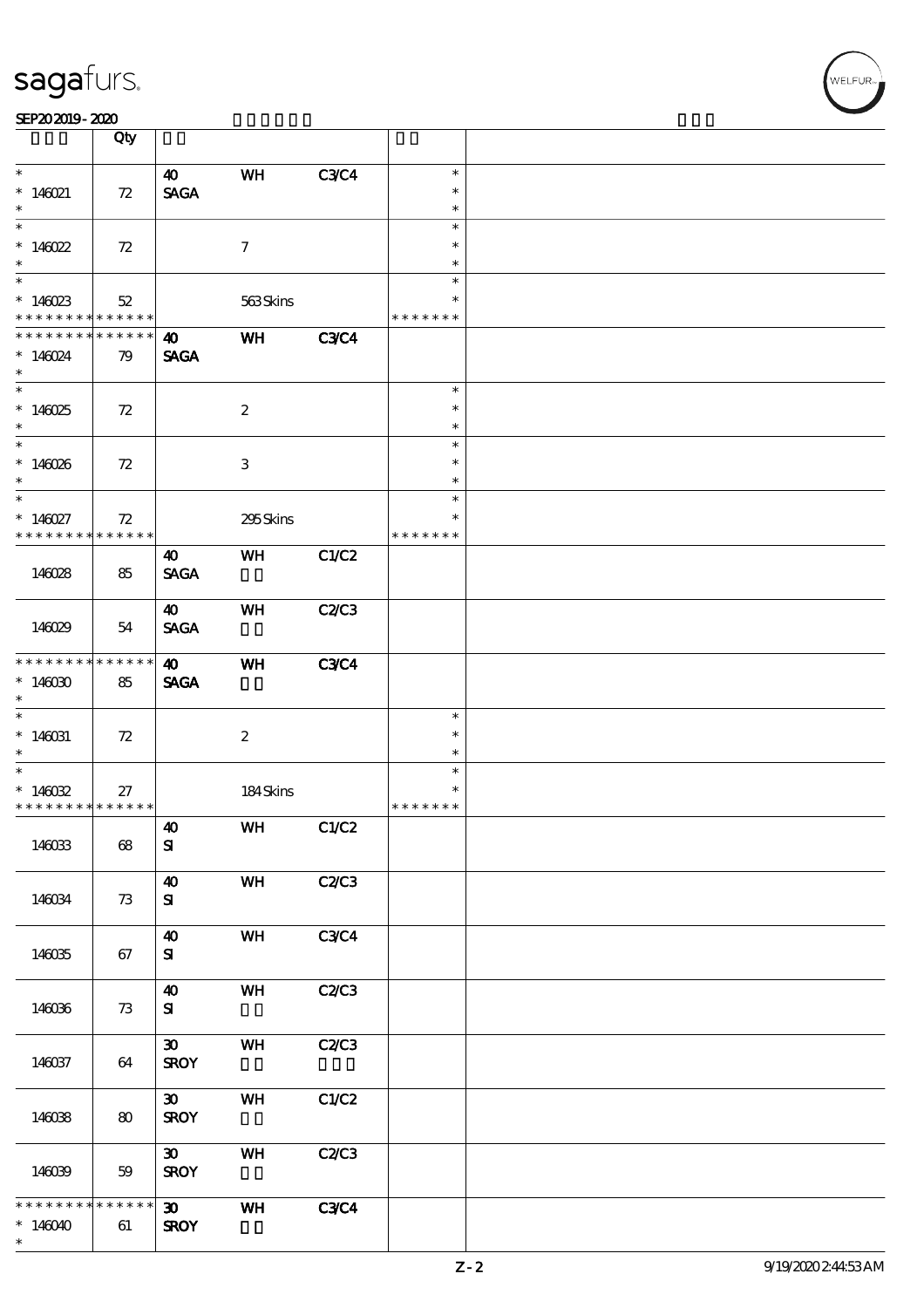|                              | Qty                                       |                             |                  |              |                         |  |
|------------------------------|-------------------------------------------|-----------------------------|------------------|--------------|-------------------------|--|
| $\ast$                       |                                           |                             |                  |              | $\ast$                  |  |
|                              |                                           | $\boldsymbol{\mathfrak{D}}$ | WH               | <b>C3C4</b>  | $\ast$                  |  |
| $*146041$<br>* * * * * * * * | $\boldsymbol{\mathcal{Z}}$<br>* * * * * * | <b>SROY</b>                 |                  |              | * * * * * * *           |  |
| * * * * * * * *              | * * * * * *                               |                             |                  |              |                         |  |
|                              |                                           | $\boldsymbol{\mathfrak{D}}$ | <b>WH</b>        | C1/C2        |                         |  |
| $*146042$<br>$\ast$          | 79                                        | <b>SROY</b>                 |                  |              |                         |  |
|                              |                                           |                             |                  |              | $\ast$                  |  |
|                              |                                           |                             |                  |              | $\ast$                  |  |
| $*146043$<br>* * * * * * * * | $22\,$<br>* * * * * *                     |                             | 101 Skins        |              | * * * * * * *           |  |
|                              |                                           |                             |                  |              |                         |  |
|                              |                                           | $\boldsymbol{\mathfrak{D}}$ | WH               | <b>C3C4</b>  |                         |  |
| 146044                       | 61                                        | <b>SROY</b>                 |                  |              |                         |  |
|                              |                                           |                             |                  |              |                         |  |
|                              |                                           | $\boldsymbol{\mathfrak{D}}$ | <b>WH</b>        | <b>C3C4</b>  |                         |  |
| 146045                       | 80                                        | <b>SROY</b>                 |                  |              |                         |  |
|                              |                                           |                             |                  |              |                         |  |
|                              |                                           | $\boldsymbol{\mathfrak{D}}$ | WH               | C2C3         |                         |  |
| 146046                       | 80                                        | <b>SROY</b>                 |                  |              |                         |  |
| * * * * * * * *              | $* * * * * * *$                           | $\boldsymbol{\mathfrak{D}}$ | WH               | C1/C2        |                         |  |
| $*146047$                    | 66                                        |                             |                  |              |                         |  |
| $\ast$                       |                                           | <b>SAGA</b>                 |                  |              |                         |  |
|                              |                                           |                             |                  |              | $\ast$                  |  |
| $*146048$                    | $23\,$                                    |                             | 89Skins          |              | $\ast$                  |  |
| * * * * * * * *              | $* * * * * * *$                           |                             |                  |              | * * * * * * *           |  |
| * * * * * * * *              | * * * * * *                               | $\boldsymbol{\mathfrak{D}}$ | WH               | <b>C1/C2</b> |                         |  |
| $*146049$                    | 78                                        | <b>SAGA</b>                 |                  |              |                         |  |
| $\ast$                       |                                           |                             |                  |              |                         |  |
|                              |                                           |                             |                  |              | $\ast$                  |  |
| $*146050$                    | 78                                        |                             | $\boldsymbol{2}$ |              | $\ast$                  |  |
| $\ast$                       |                                           |                             |                  |              | $\ast$                  |  |
|                              |                                           |                             |                  |              | $\ast$                  |  |
| $*140051$                    | 78                                        |                             | 234Skins         |              | $\ast$                  |  |
| * * * * * * * *              | * * * * * *                               |                             |                  |              | * * * * * * *           |  |
| * * * * * * * *              | $* * * * * * *$                           | $\boldsymbol{\mathfrak{D}}$ | WH               | <b>C3C4</b>  |                         |  |
| $*146052$                    | 85                                        | <b>SAGA</b>                 |                  |              |                         |  |
| $\ast$                       |                                           |                             |                  |              |                         |  |
| $*$                          |                                           |                             |                  |              | $\ast$                  |  |
| $*146053$                    | 78                                        |                             | $\boldsymbol{2}$ |              | $\ast$                  |  |
| $\ast$                       |                                           |                             |                  |              | $\ast$                  |  |
| $\ast$                       |                                           |                             |                  |              | $\ast$                  |  |
| $*146054$                    | 78                                        |                             | 3                |              | $\ast$                  |  |
| $\ast$                       |                                           |                             |                  |              | $\ast$                  |  |
| $\overline{\ast}$            |                                           |                             |                  |              | $\ast$                  |  |
| $*146055$                    | 78                                        |                             | $\bf{4}$         |              | $\ast$                  |  |
| $\ast$                       |                                           |                             |                  |              | $\ast$                  |  |
| $\ast$                       |                                           |                             |                  |              | $\ast$                  |  |
| $*146056$                    | 78                                        |                             | $\mathbf{5}$     |              | $\ast$                  |  |
| $\ast$                       |                                           |                             |                  |              | $\ast$                  |  |
| $\ast$                       |                                           |                             |                  |              | $\ast$                  |  |
| $*146057$                    | 78                                        |                             | $\boldsymbol{6}$ |              | $\ast$                  |  |
| $\ast$                       |                                           |                             |                  |              | $\ast$                  |  |
| $\overline{\ast}$            |                                           |                             |                  |              | $\ast$                  |  |
| $*140058$                    | 66                                        |                             | 541 Skins        |              | ∗                       |  |
| * * * * * * * *              | * * * * * *                               |                             |                  |              | * * * * * * *           |  |
| * * * * * * *                | * * * * * *                               | 30 <sub>o</sub>             | WH               | <b>C1/C2</b> |                         |  |
| $*146059$                    | 91                                        | <b>SAGA</b>                 |                  |              |                         |  |
| $\ast$<br>$\ast$             |                                           |                             |                  |              |                         |  |
|                              |                                           |                             |                  |              | $\ast$                  |  |
| $*146000$<br>* * * * * * * * | 72<br>* * * * * *                         |                             | 163Skins         |              | $\ast$<br>* * * * * * * |  |
|                              |                                           |                             |                  |              |                         |  |

.<br>WELFUR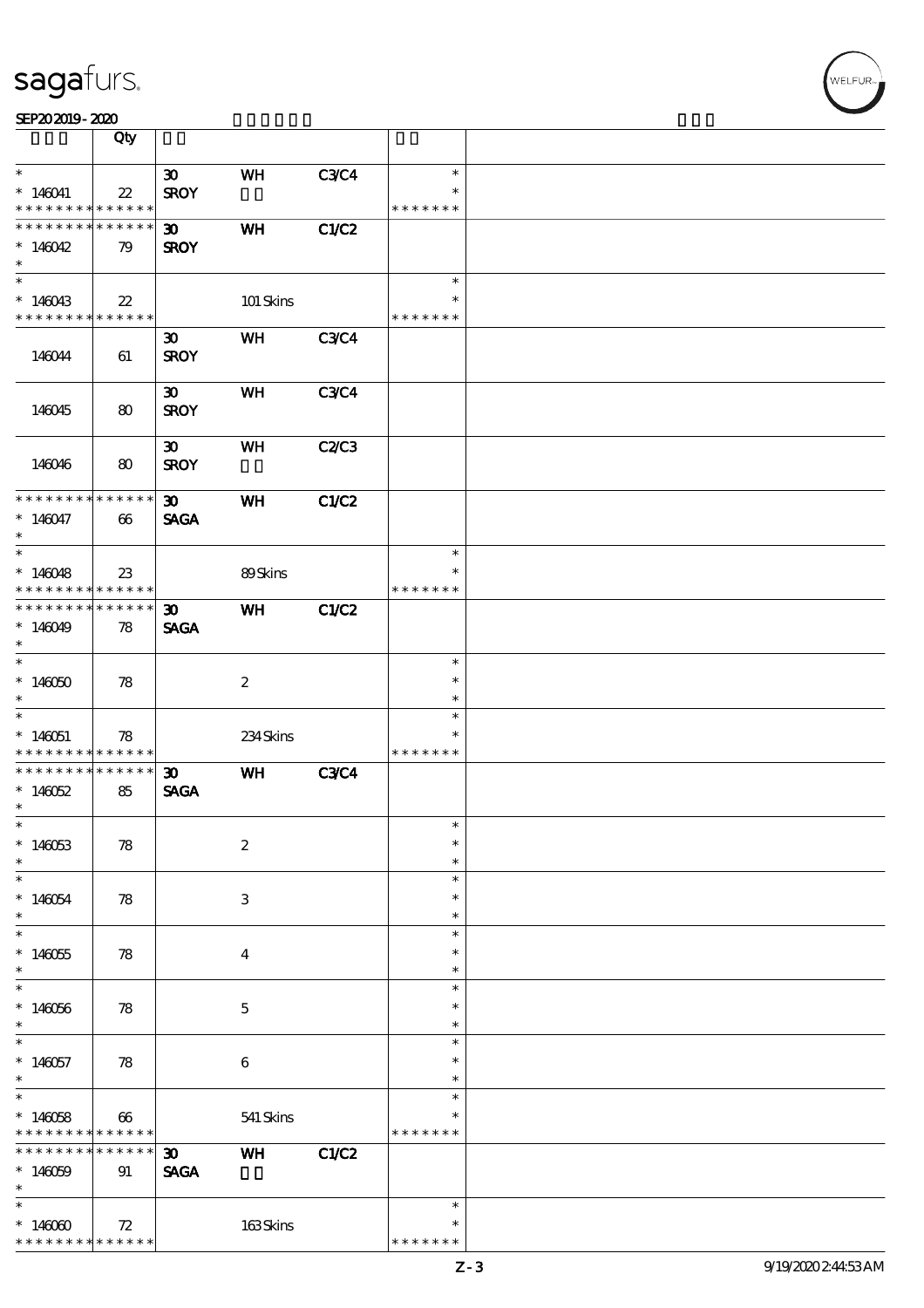|                                                                                   | Qty                   |                                             |                         |              |                                   |  |
|-----------------------------------------------------------------------------------|-----------------------|---------------------------------------------|-------------------------|--------------|-----------------------------------|--|
| 146061                                                                            | 63                    | $\boldsymbol{\mathfrak{D}}$<br><b>SAGA</b>  | WH                      | <b>C3C4</b>  |                                   |  |
| * * * * * * * * <mark>* * * * * * *</mark><br>$*14002$<br>$\ast$                  | 91                    | $\boldsymbol{\mathfrak{D}}$<br>${\bf s}$    | WH                      | C1/C2        |                                   |  |
| $\overline{\phantom{0}}$<br>$*146063$<br>* * * * * * * * <mark>* * * * * *</mark> | 42                    |                                             | 133Skins                |              | $\ast$<br>$\ast$<br>* * * * * * * |  |
| * * * * * * * * * * * * * *<br>$*146064$<br>$\ast$<br>$\overline{\ast}$           | 91                    | $\boldsymbol{\mathfrak{D}}$<br>${\bf z}$    | WH                      | <b>C3C4</b>  |                                   |  |
| $*14005$<br>* * * * * * * *                                                       | 50<br>$* * * * * * *$ |                                             | 141 Skins               |              | $\ast$<br>$\ast$<br>* * * * * * * |  |
| 146066                                                                            | $93\,$                | $\boldsymbol{\mathfrak{D}}$<br>${\bf s}$    | WH                      | C2C3         |                                   |  |
| 146067                                                                            | 34                    | $\boldsymbol{\mathfrak{D}}$<br>$\mathbf{I}$ | WH                      | <b>C2/C3</b> |                                   |  |
| 146068                                                                            | $39$                  | $\boldsymbol{\mathfrak{D}}$<br><b>SROY</b>  | <b>WH</b>               | <b>C2/C3</b> |                                   |  |
| 146069                                                                            | 58                    | $\boldsymbol{\mathfrak{D}}$<br><b>SROY</b>  | WH                      | C2C3         |                                   |  |
| 146070                                                                            | 63                    | $\boldsymbol{\mathfrak{D}}$<br><b>SROY</b>  | WH                      | C1/C2        |                                   |  |
| 146071                                                                            | 44                    | $\boldsymbol{\mathfrak{D}}$<br><b>SROY</b>  | <b>WH</b>               | <b>C3C4</b>  |                                   |  |
| 146072                                                                            | 42                    | $\boldsymbol{\mathfrak{D}}$<br><b>SROY</b>  | WH                      | C2/C3        |                                   |  |
| ******** <sup>*</sup> ****** 20<br>$*146073$<br>$\ast$                            | 91                    | <b>SAGA</b>                                 | <b>WH</b>               | C1/C2        |                                   |  |
| $*146074$<br>$\ast$                                                               | 84                    |                                             | $\boldsymbol{2}$        |              | $\ast$<br>$\ast$<br>$\ast$        |  |
| $\overline{\ast}$<br>$*146075$<br>$\ast$                                          | 84                    |                                             | 3                       |              | $\ast$<br>$\ast$<br>$\ast$        |  |
| $* 146076$<br>$\ast$                                                              | 84                    |                                             | $\overline{\mathbf{4}}$ |              | $\ast$<br>$\ast$<br>$\ast$        |  |
| $*$<br>$*146077$<br>* * * * * * * *                                               | 34<br>$* * * * * * *$ |                                             | $377$ Skins             |              | $\ast$<br>$\ast$<br>* * * * * * * |  |
| * * * * * * * *<br>$*140078$<br>$\ast$                                            | $******$<br>91        | $\boldsymbol{\mathfrak{D}}$<br><b>SAGA</b>  | WH                      | <b>C3C4</b>  |                                   |  |
| $*140079$<br>$\ast$                                                               | 84                    |                                             | $\boldsymbol{2}$        |              | $\ast$<br>$\ast$<br>$\ast$        |  |
| $*14000$<br>$\ast$                                                                | 84                    |                                             | 3                       |              | $\ast$<br>$\ast$<br>$\ast$        |  |

**WELFUR**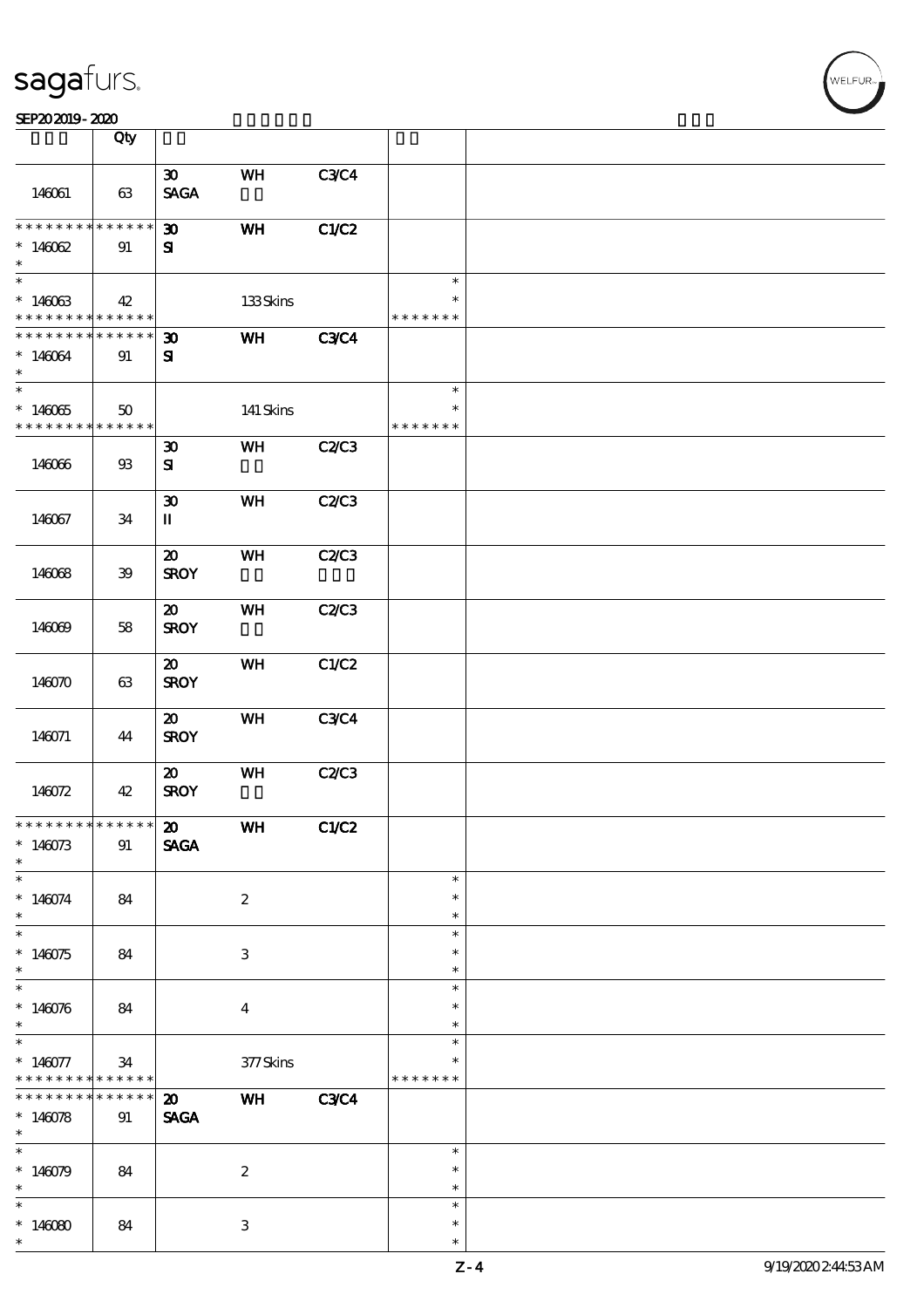| SEP202019-2020 |  |
|----------------|--|
|----------------|--|

|                                                          | Qty                   |                                            |           |              |                                   |  |
|----------------------------------------------------------|-----------------------|--------------------------------------------|-----------|--------------|-----------------------------------|--|
| $\ast$<br>$*140081$<br>* * * * * * * *                   | 72<br>* * * * * *     | $\boldsymbol{\mathsf{20}}$<br><b>SAGA</b>  | WH        | <b>C3C4</b>  | $\ast$<br>$\ast$<br>* * * * * * * |  |
| * * * * * * * *<br>$*140082$<br>$\ast$                   | * * * * * *<br>85     | $\boldsymbol{\mathfrak{D}}$<br><b>SAGA</b> | WH        | CLC2         |                                   |  |
| $\ast$<br>$*146083$<br>* * * * * * * *                   | $23\,$<br>* * * * * * |                                            | 108Skins  |              | $\ast$<br>$\ast$<br>* * * * * * * |  |
| 146084                                                   | 34                    | $\boldsymbol{\mathfrak{D}}$<br><b>SAGA</b> | <b>WH</b> | C2/C3        |                                   |  |
| 146085                                                   | 97                    | 20<br><b>SAGA</b>                          | <b>WH</b> | <b>C3C4</b>  |                                   |  |
| * * * * * * * *<br>$*146086$<br>$\ast$                   | * * * * * *<br>10B    | $\boldsymbol{\mathbf{z}}$<br>${\bf s}$     | <b>WH</b> | <b>C1/C2</b> |                                   |  |
| $\ast$<br>$*140087$<br>* * * * * * * *                   | 54<br>* * * * * *     |                                            | 157Skins  |              | $\ast$<br>$\ast$<br>* * * * * * * |  |
| * * * * * * * *<br>$*140088$<br>$\ast$                   | * * * * * *<br>10B    | $\boldsymbol{\mathbf{z}}$<br>${\bf s}$     | WH        | <b>C3C4</b>  |                                   |  |
| $\overline{\phantom{0}}$<br>$*140009$<br>* * * * * * * * | 51<br>* * * * * *     |                                            | 154Skins  |              | $\ast$<br>$\ast$<br>* * *         |  |
| 146090                                                   | 84                    | $\boldsymbol{\mathfrak{D}}$<br>${\bf s}$   | WH        | C2/C3        |                                   |  |
| 146091                                                   | 44                    | 3020<br>П                                  | WH        | C2C3         |                                   |  |
| 146092                                                   | 57                    | $\mathbf{o}$<br><b>SAGA</b>                | WH        | C2C3         |                                   |  |
| 146093                                                   | $\boldsymbol{\omega}$ | $\mathbf{o}$<br>${\bf s}$                  | <b>WH</b> | C2/C3        |                                   |  |
| 146094                                                   | 33                    | 200<br>П                                   | <b>WH</b> | C2C3         |                                   |  |

.<br>WELFUR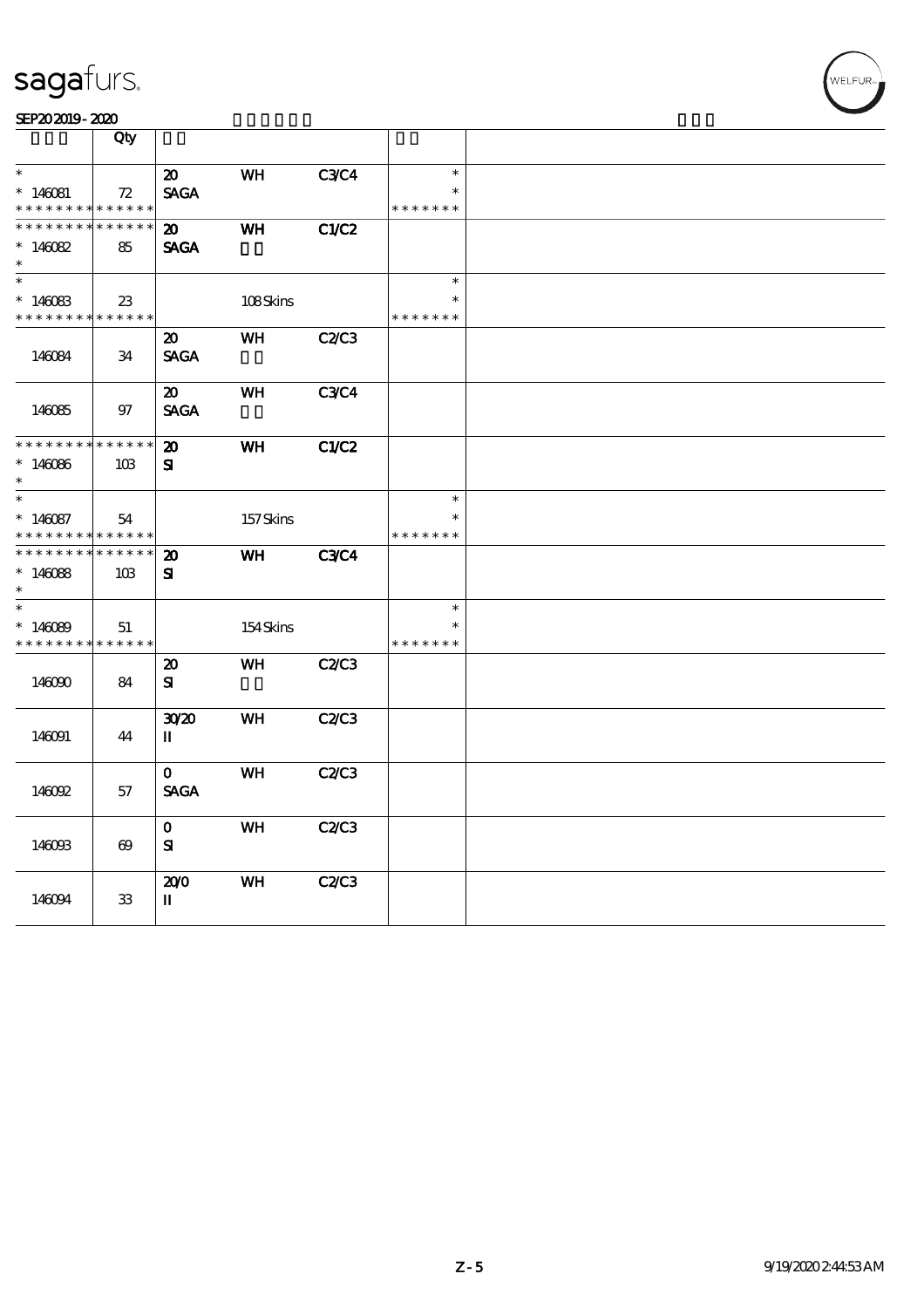| SEP202019-2020<br>_____<br>--------- |  |
|--------------------------------------|--|
|--------------------------------------|--|

|        | Qty                                 |                                                 |                        |      |  |
|--------|-------------------------------------|-------------------------------------------------|------------------------|------|--|
| 146101 | $53\,$                              | 40<br>$\boldsymbol{S}$                          | WH<br>CHIP1            | C2C3 |  |
| 146102 | 30                                  | $\boldsymbol{\omega}$<br>(SI)                   | WH<br>CHIP1            | C2C3 |  |
| 146103 | 48                                  | $\boldsymbol{\mathfrak{D}}$<br>$\boldsymbol{S}$ | WH<br>CHIP1            | C2C3 |  |
| 146104 | $52\,$                              | $\boldsymbol{\mathfrak{D}}$<br>(SI)             | WH<br>CHIP1            | C2C3 |  |
| 146105 | 54                                  | 200<br>(S)                                      | <b>WH</b><br>CHIP1     | C2C3 |  |
| 146106 | 47                                  | 200<br>(SI)                                     | WH<br>CHIP1            | C2C3 |  |
| 146107 | 40                                  | 40'30<br>(S)                                    | WH<br>CHIP2            | C2C3 |  |
| 146108 | $\pmb{30}$                          | 200<br>(SI)                                     | WH<br>CHIP2            | C2C3 |  |
| 146109 | $\boldsymbol{\boldsymbol{\lambda}}$ | 200<br>(SI)                                     | WH<br>CHIP4            | C2C3 |  |
| 146110 | ${\bf 32}$                          | 200<br>(S)                                      | WH<br>CHIP5            | C2C3 |  |
| 146111 | 18                                  | 200<br>$\mathbf{I}$                             | WH<br>CHIP6            | C2C3 |  |
| 146112 | $7\!1$                              | 40'30<br>(S)                                    | WH<br>SPT <sub>2</sub> | C2C3 |  |
| 146113 | 43                                  | 200<br>(SI)                                     | WH<br>SPT <sub>2</sub> | C2C3 |  |
| 146114 | 13                                  | 200<br>(S)                                      | WH<br>SHE <sub>2</sub> | C2C3 |  |

**NELFUR**